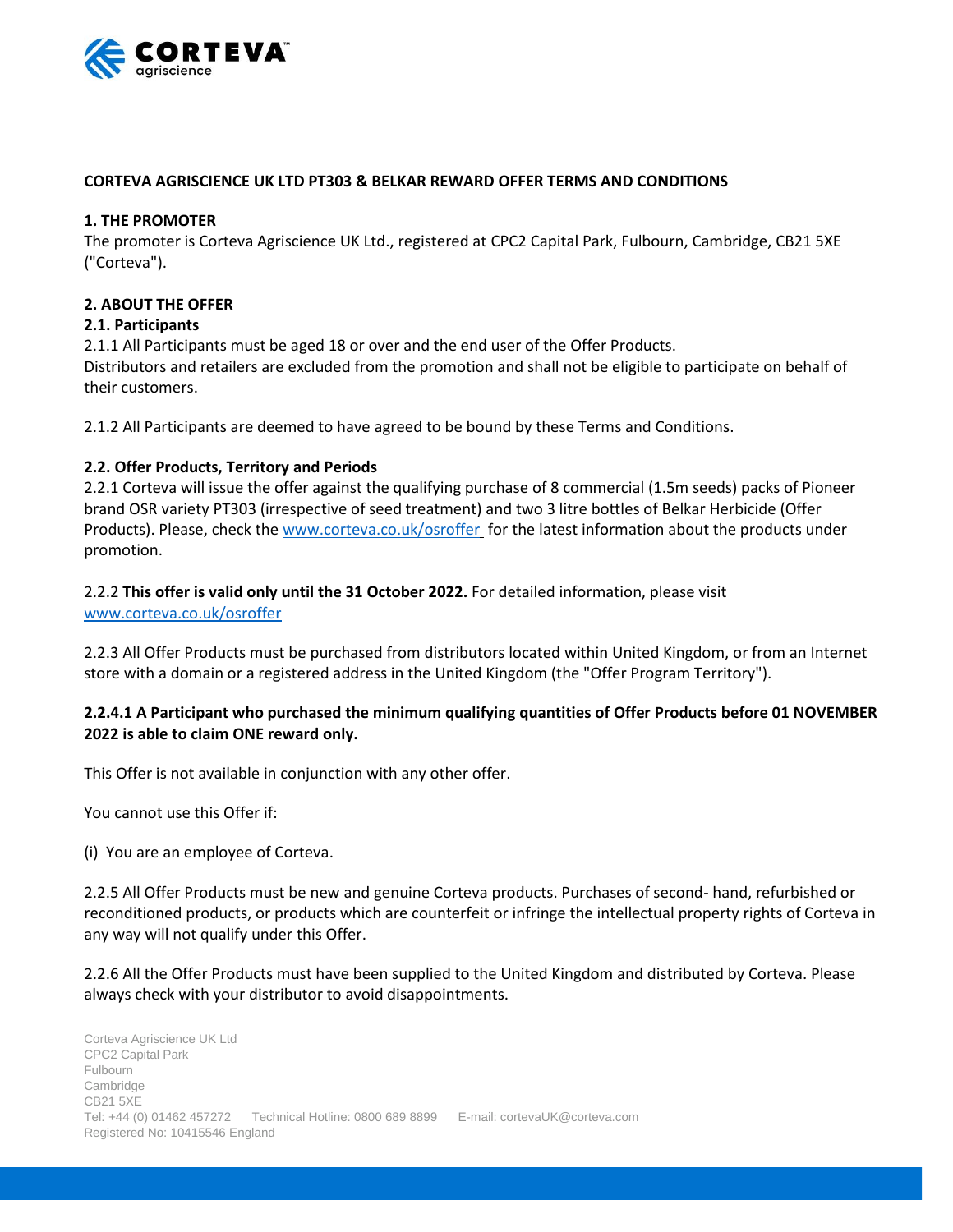

2.2.7 Offer Products returned (free of default) to the seller shall not be valid for the promotion and Participants found claiming for these products shall not be eligible. If Corteva becomes aware of any such fraud, it shall be free to take a legal action against any Participants involved.

### **3. How to Participate**

3.1 To participate in the promotion, the Participant must purchase Offer Products AND make a valid claim online. The claim must be made no later than **15 NOVEMBER 2022**.

3.2 To make a Claim, please complete the following:

(i) Correctly complete and submit the online form which can be found a[t www.corteva.co.uk/osroffer](http://www.corteva.co.uk/osroffer)

(ii) Scan, upload and send a copy of your invoice to [cortevauk@corteva.com](mailto:cortevauk@corteva.com) *. Please redact price information and any other items on the invoice that are not relevant to the offer.*

(iii) Participants will receive an email confirming that their claim has been received. If the Participant fails to receive any confirmation email within 72 hours of submitting his/her claim, please contact our Claim Line on +44 (0) 1462 426617

3.3 Upon receipt and verification of the claim, Corteva will arrange for an All4One reward card to the value of £200.00 (Reward) to be sent to the Participant's stated address. No alternative arrangement will be entered into and no cash or cheque will be provided.

3.4 Corteva will endeavour to enact the reward process in *February 2023.*

3.5 Corteva will not process any claims which are incomplete or illegible. Corteva will not be responsible for claims delayed or not successfully received.

3.6 Only one Reward will be issued per valid claim.

3.7 If you are VAT registered and you receive a rebate, it may reduce the taxable value of your purchase and so you may need to reduce your input tax accordingly.

# **4. DISCLAIMERS**

4.1. To the fullest extent permitted by law, Corteva shall not be liable for any loss, damage or injury of any nature howsoever caused, sustained by any Participant under this Offer. However, nothing in these terms and conditions shall have the effect of excluding or restricting Corteva's liability for personal injury or death caused by the proven negligence of Corteva's employees or agents.